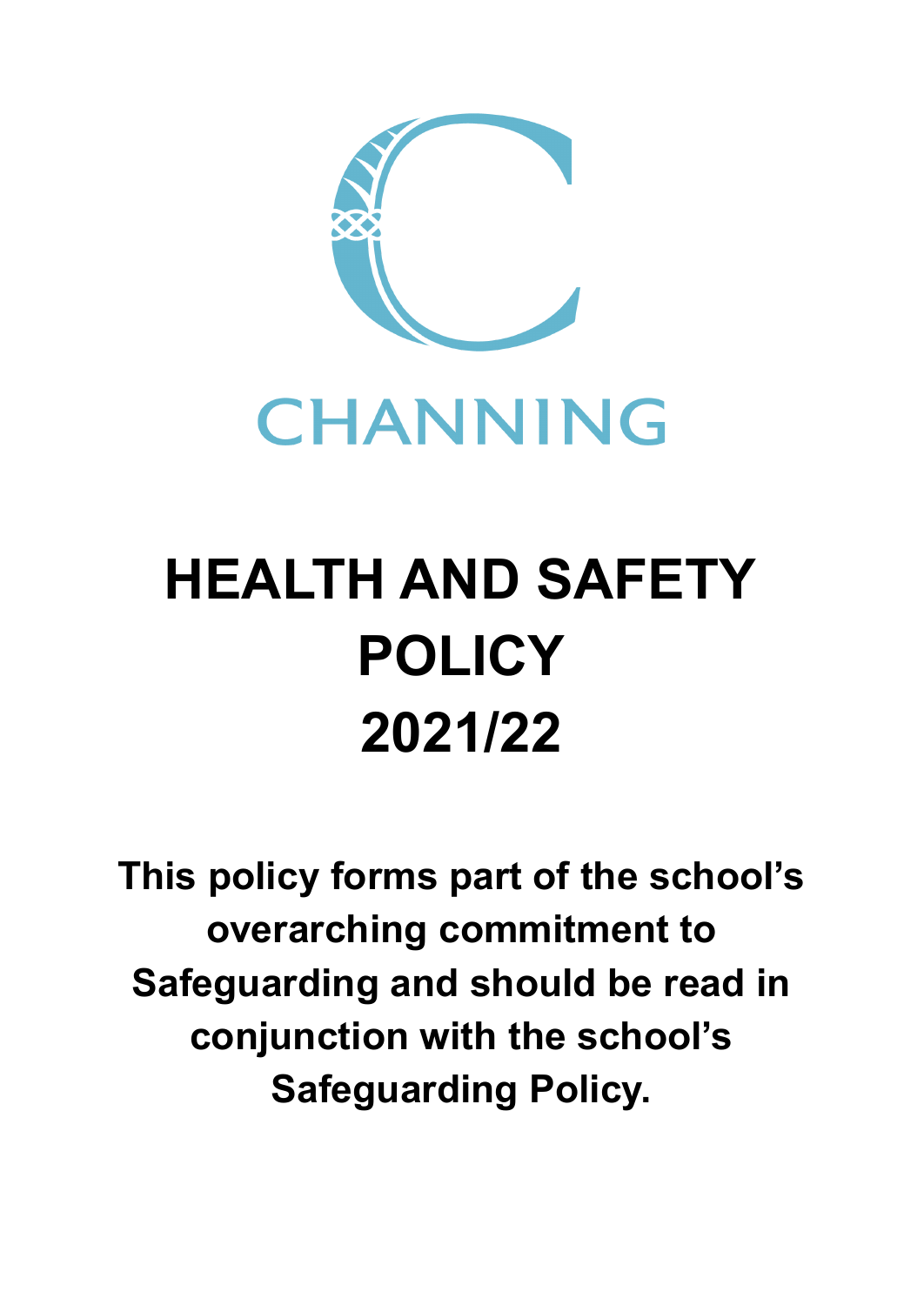# **Part 1 General Statement of Policy**

The governors recognise and accept their responsibility, as far as is reasonably practicable, as the employer for providing, in accordance with the law, workplaces and work practises which are safe and healthy for employees, for pupils, for visitors including contractors and for anyone else who might be affected by their work activities. In particular care will be taken to provide and maintain:

- Safe premises
- Safe places of work with safe access and egress
- Safe plant, and equipment
- Proper arrangements for the use, handling, storage and transport of articles and substances
- Information, instruction, training and supervision for safety and safe systems of work
- A safe and healthy working environment throughout
- Appropriate communication with employees
- Committee arrangements for the consideration of health and safety matters.

The day to day duty of health and safety rests with the Headmistress and without detracting from this primary duty health and safety matters will be administered by the Bursar who will work on behalf of the governors by providing and interpreting policy. The Bursar is expected to report to the governors at least termly on all significant health and safety matters. The governors will ensure appropriate communication with employees and committee arrangements for the consideration of safety matters.

The governors will seek competent professional health and safety advice and provide additional resources when required.

The Bursar must report to governors at least annually on all significant health and safety matters and as and when there is a major accident or incident.

Employees must be mindful of their own duties to take care of their own personal health and safety and that of fellow employees, pupils and other persons who might be affected by their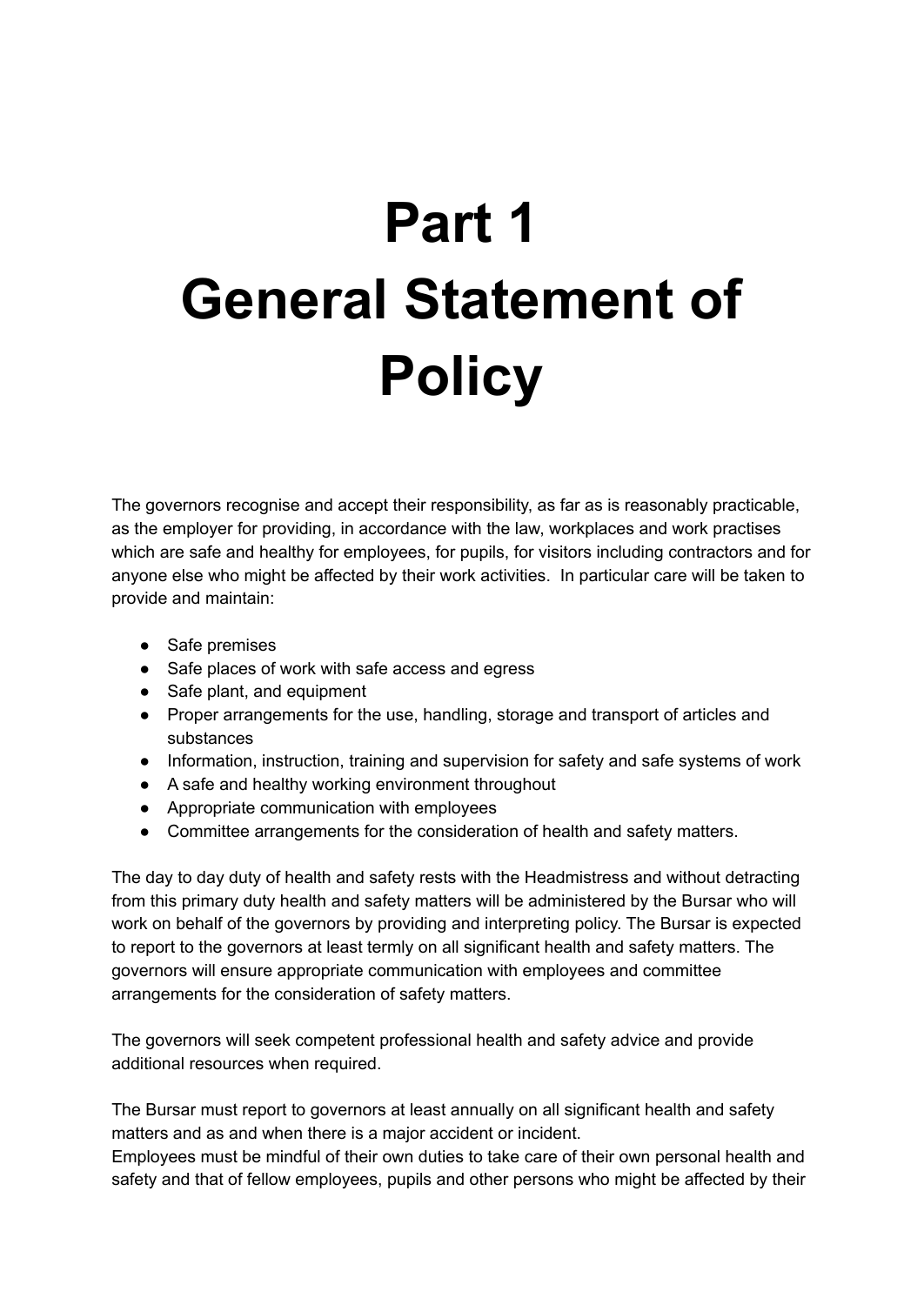work activities. All employees have a duty to co-operate with the employer to ensure good safety management and to comply with the health and safety policy.

Details of the organisation for health and safety management follows and the arrangements for policy compliance are contained in Part 3 of the Health and Safety Policy. This policy will be reviewed annually and a copy will be available to all staff. The next review date is September 2022.

| <b>Signature</b>                    | CIM Leslie     |
|-------------------------------------|----------------|
| <b>Chair of</b><br><b>Governors</b> | C I M Leslie   |
| <b>Date</b>                         | September 2021 |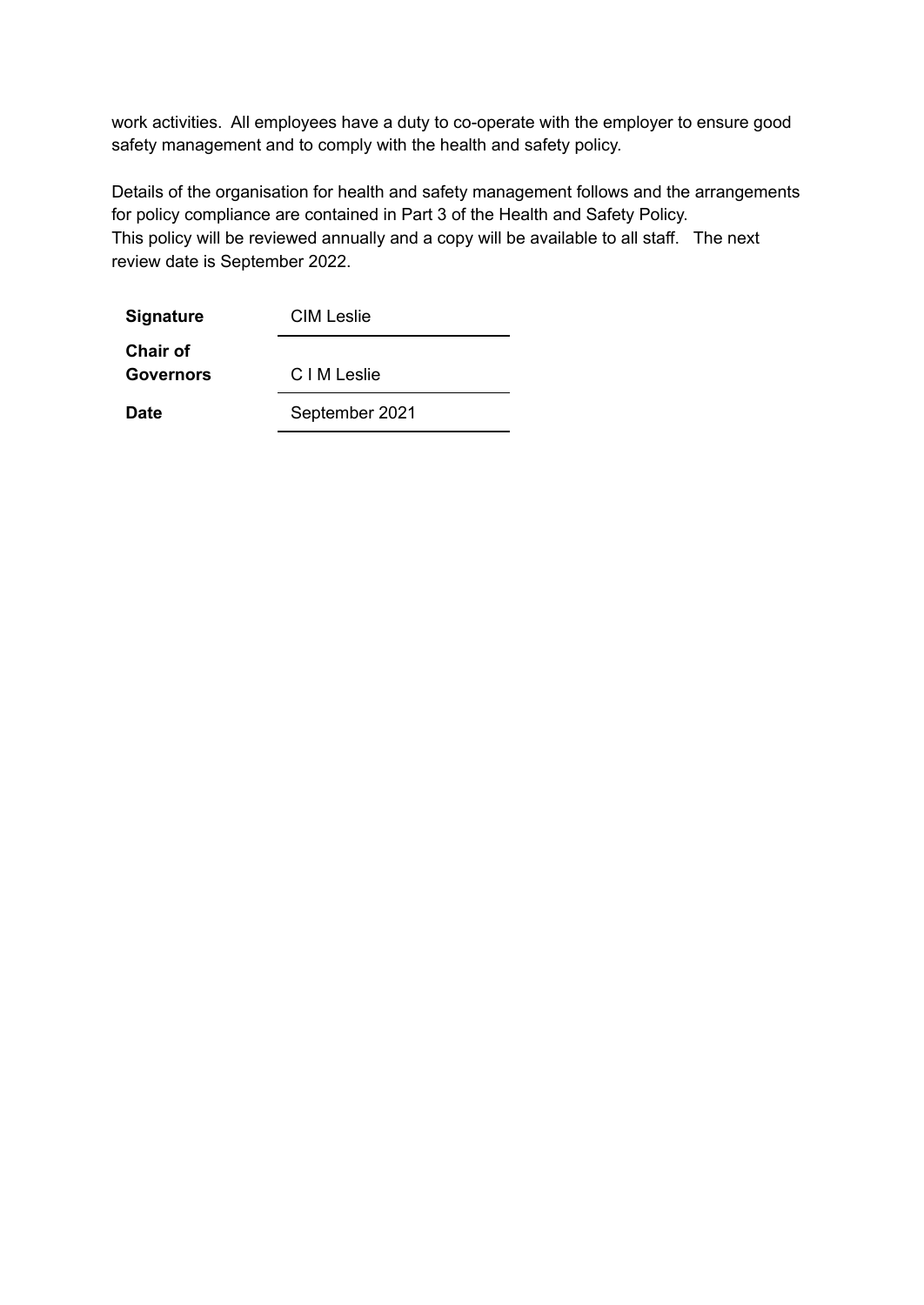### **Part 2**

### **Organisation for Health and Safety Management**

#### **Management Duties for Safety**

The duty of the Headmistress is to ensure compliance with this health and safety policy. It is the duty of the Headmistress directly or through delegation as detailed below and in accordance with the law and any instructions from governors to:

- A Ensure compliance with this health and safety policy in each and every respect, to keep the senior management team and all employees informed of this policy and any changes to it, to ensure that the necessary resources for implementation are available and to report to governors at least annually.
- B Plan, organise, control, monitor and review arrangements for health and safety for employees, for pupils, for visitors including contractors and others affected by our work activities – this includes committing to writing local management arrangements for safety and stand alone management plans
- C Assess risks and commit assessments to writing
- D Ensure that work in all its aspects is safe and without risks to health
- E Ensure that information, training, instruction and supervision is provided and that systems of work are safe
- F Make proper provision for occupational and pupil health
- G Investigate and keep a record of accidents, occupational ill health, hazardous incidents and fires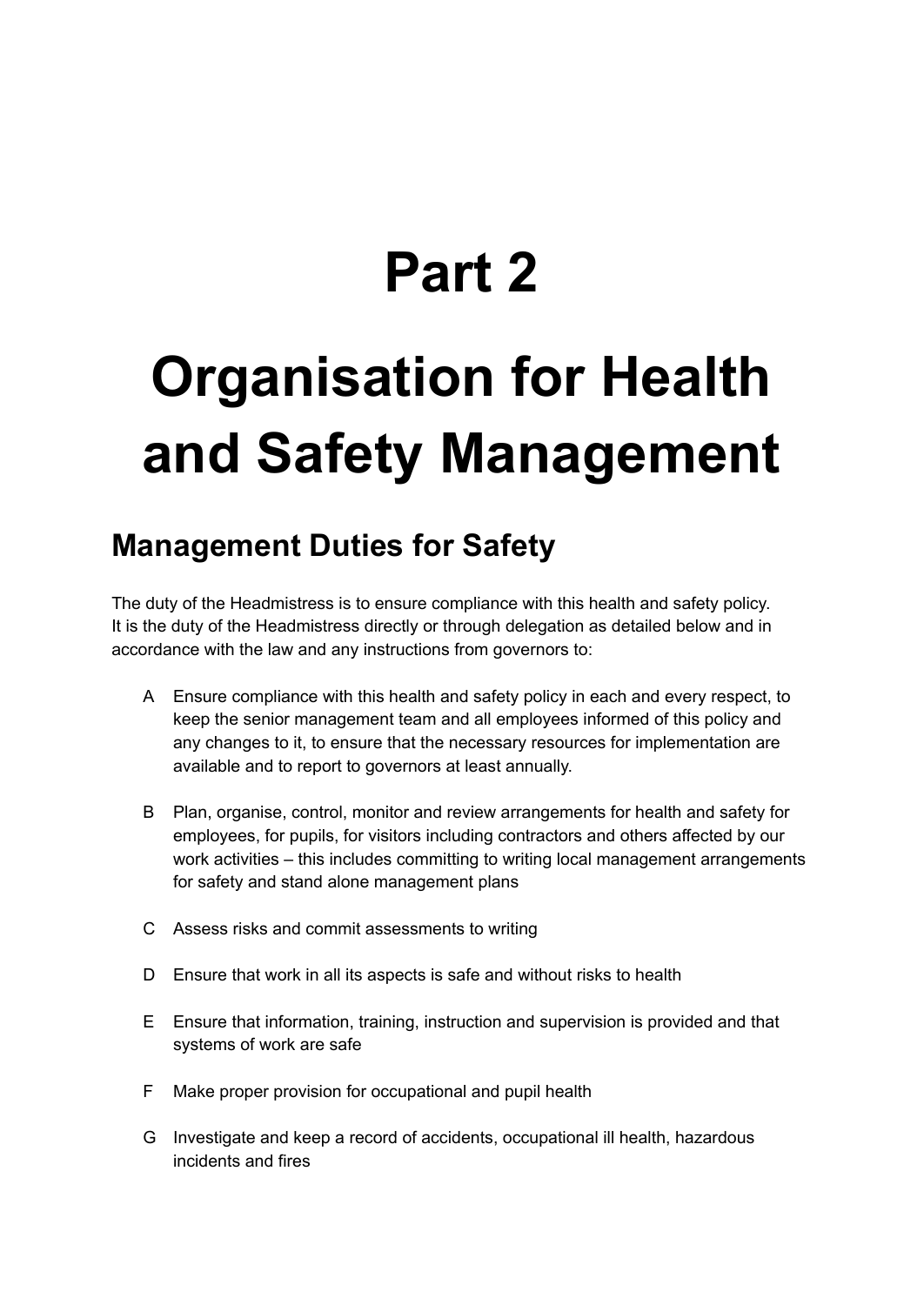- H Post warning signs and notices
- I Appoint first aid personnel and have first aid provision checked regularly
- J Ensure that the conditions of licences are observed
- K Ensure the safe disposal of hazardous wastes
- L Ensure that fire safety risk assessments are comprehensive, that their requirements are satisfied and in particular to:
- Produce an emergency fire plan
- Be responsible for fire safety training
- Arrange practice fire drills
- Check that any close down procedures are followed
- Check the adequacy of fire-fighting equipment and ensure its regular maintenance
- Check that fire escape routes and fire exit doors are kept unobstructed and that fire doors operate correctly
- Ensure that fire detection, alarm and emergency lighting systems are properly installed, maintained and tested
- Arrange fire safety inspections once each term and when there are changes to the fire safety risk assessment
- Keep relevant records
- Include fire safety in the regular health and safety reports to the governors**.**

A number of my duties are delegated to others. The paragraphs above and below describe the delegations and other arrangements which I have made. All those with health and safety duties will be provided with sufficient time to undertake their duties.

#### **Delegated Duties**

Each line manager is delegated the duty to comply with the policy and ensure in accordance with the law the health and safety of employees, pupils and other persons within their area of responsibility and also anyone else who may be affected by their work activities. In particular, the duties listed above **[B, C, D, E, F, G and H]** are delegated to these persons and written local management arrangements and stand alone management plans can be found with these persons and in the safety file.

Similarly, in the areas listed below, the employees named have the overall duty to comply and ensure safety and health:

- Roy Hill (Bursar) is responsible for premises including onsite traffic management.
- Roy Hill (Bursar) is the fire manager and delegates duties to Caron Hesketh (Facilities Manager).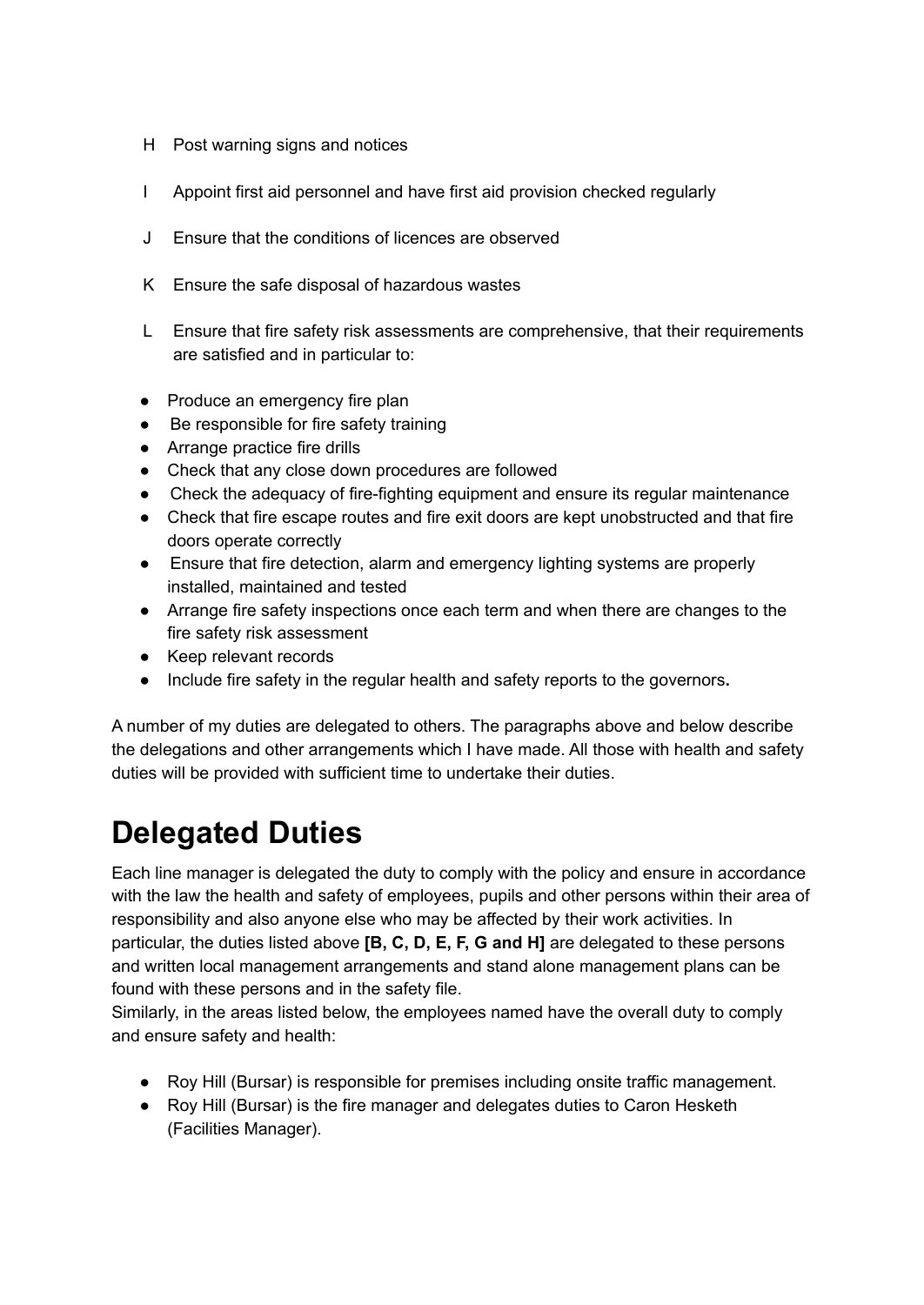The following employees have the duty to comply and to ensure safety and health as it applies to their special function:

- Gurvinder Bhamra-Burgess (Assistant Head Co-Curricular) is the educational visits co-ordinator.
- Head of Careers is the work experience co-ordinator.
- Roy Hill (Bursar) is responsible for asbestos management.
- Roy Hill (Bursar) is responsible for legionella management and delegates duties to Caron Hesketh (Facilities Manager).
- Roy Hill (Bursar) is responsible for minibus/transport management and delegates day to day management to Caron Hesketh (Facilities Manager).
- Robin Jacobs (Head of Physics) is the Radiation Protection Supervisor.
- Roy Hill (Bursar) in collaboration with the appropriate line manager and/or safety co-ordinator is responsible for duties **[E], [J]** and **[K].**
- Roy Hill (Bursar) is responsible for making arrangements for visitors (who may be contractors) and this will involve carrying out suitable risk assessments.

All those with line management responsibility should notify me and the safety co-ordinator and any other persons affected of any planned, new or recently identified significant risks in their areas and also of the control measures needed and should report to me any significant breach of safety arrangements.

When line managers are absent for significant periods, adequate delegation of duties must be made.

- Tasnim Franklin/Abi Levinson (School Nurses) are responsible for first aid. For members of staff holding a First Aid at Work qualification please refer to the First Aid Policy.
- The School Nurses are responsible for checking the first aid facilities, usually first aid kits and eyewash stations, at least termly.
- The School Nurses are responsible for accident recording and investigation. All accidents, occupational ill health, dangerous occurrences and near misses, should be reported promptly on the forms available on the Shared Area or from the Nurses' Office or the Bursar. Notification to the enforcing authority at the HSE Incident Contact Centre is the responsibility of the Bursar.

#### **Advisory Arrangements**

The Bursar is the health and safety coordinator and his duties are to:

1 Be familiar with the contents of the policy and ensure that the policy and a safety compliance file is readily available to all employees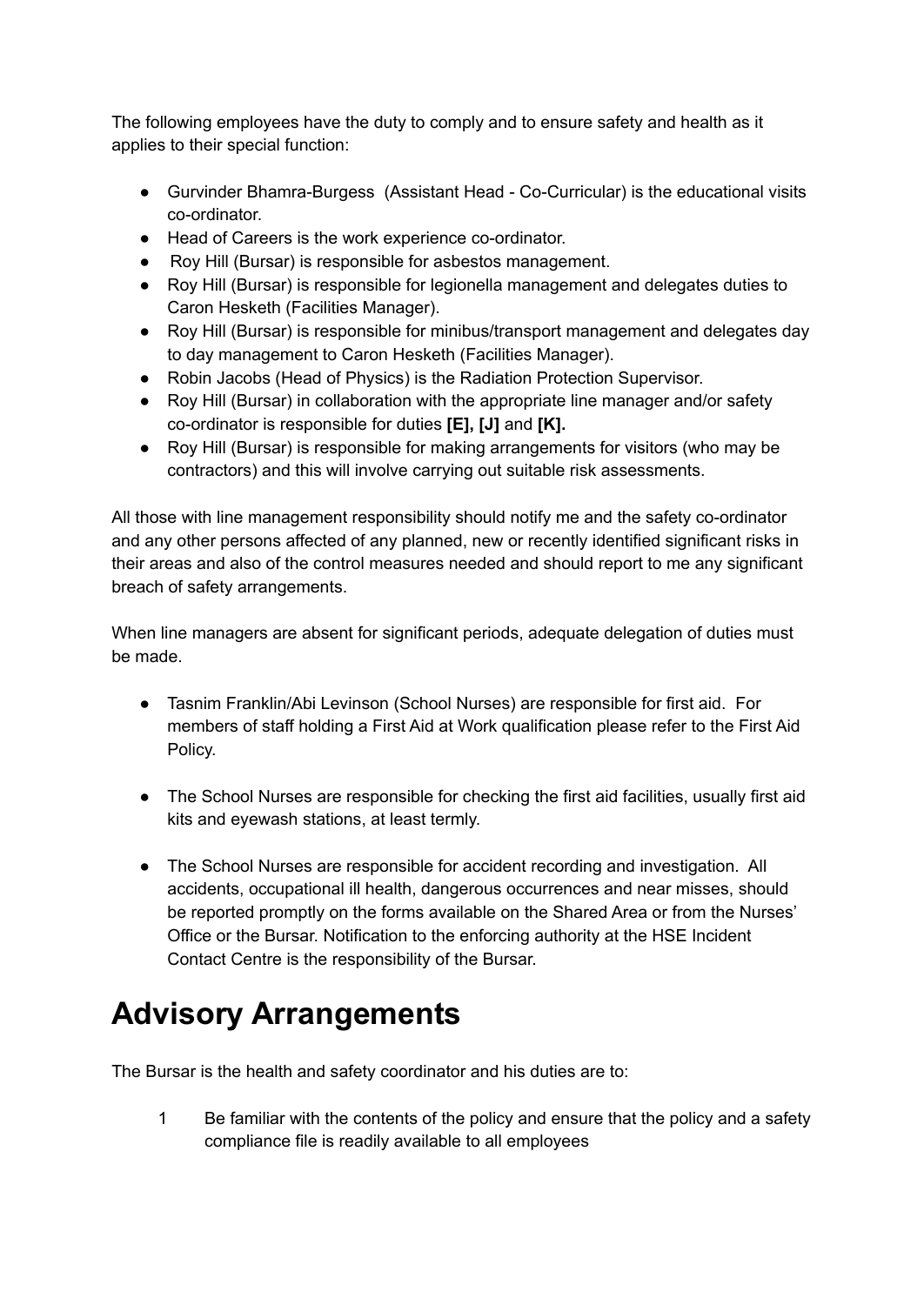- 2 Ensure that the 'Organisation for Health and Safety Management' is reviewed annually, that a copy is provided for the Governor with responsibility for health and safety early in each academic year and that a copy plus is emailed to all employees early in each academic year.
- 3 Together with others, identify health and safety training needs and co-ordinate as necessary. A safety training needs survey must be carried out annually.
- 4 Together with others, monitor that line managers prepare and review local management arrangements, stand alone management plans, prepare and review risk assessments and carry out thorough examinations, tests and inspections. (The 'Annual Checklists' in the Appendix and the "Requirements" identified in the policy are designed as internal audit tools to assist.)
- 5 Monitor the formal defect reporting procedure
- 6 Monitor that accidents, illnesses and incidents are reported and investigated and proper notifications are made to HSE
- 7 Liaise with HSE/EHO/Fire Service as appropriate
- 8 Act as clerk to the health and safety committee.

He must advise those with delegated duties on the measures needed to comply with the policy, coordinate any advice given by specialist safety advisors and those with enforcement powers and monitor health and safety matters.

Oxford Safety and Risk Management (OSRM) provides professional health and safety advice.

#### **Health and Safety Committee**

The Bursar will chair the meetings of the safety committee that will meet termly. The members are the Bursar, the fire officer, the Deputy Head, the Head of PE, the Head of Art, the Head Science Technician, the Head of Drama, the Facilities Manager, representative from Junior School, the School Nurse and others as required or as relevant.

The purposes of the Committee are to consult with employees on matters concerning health and safety; to discuss any significant accidents, incidents, cases of ill health, or defects including 'RIDDOR' reports; to monitor progress on recommendations from an authoritative source; to monitor the effective implementation of the health and safety policy and annually update the contents of the safety policy. Recommendations for the agenda are:

- Minutes of last meeting
- Matters arising
- Fire Safety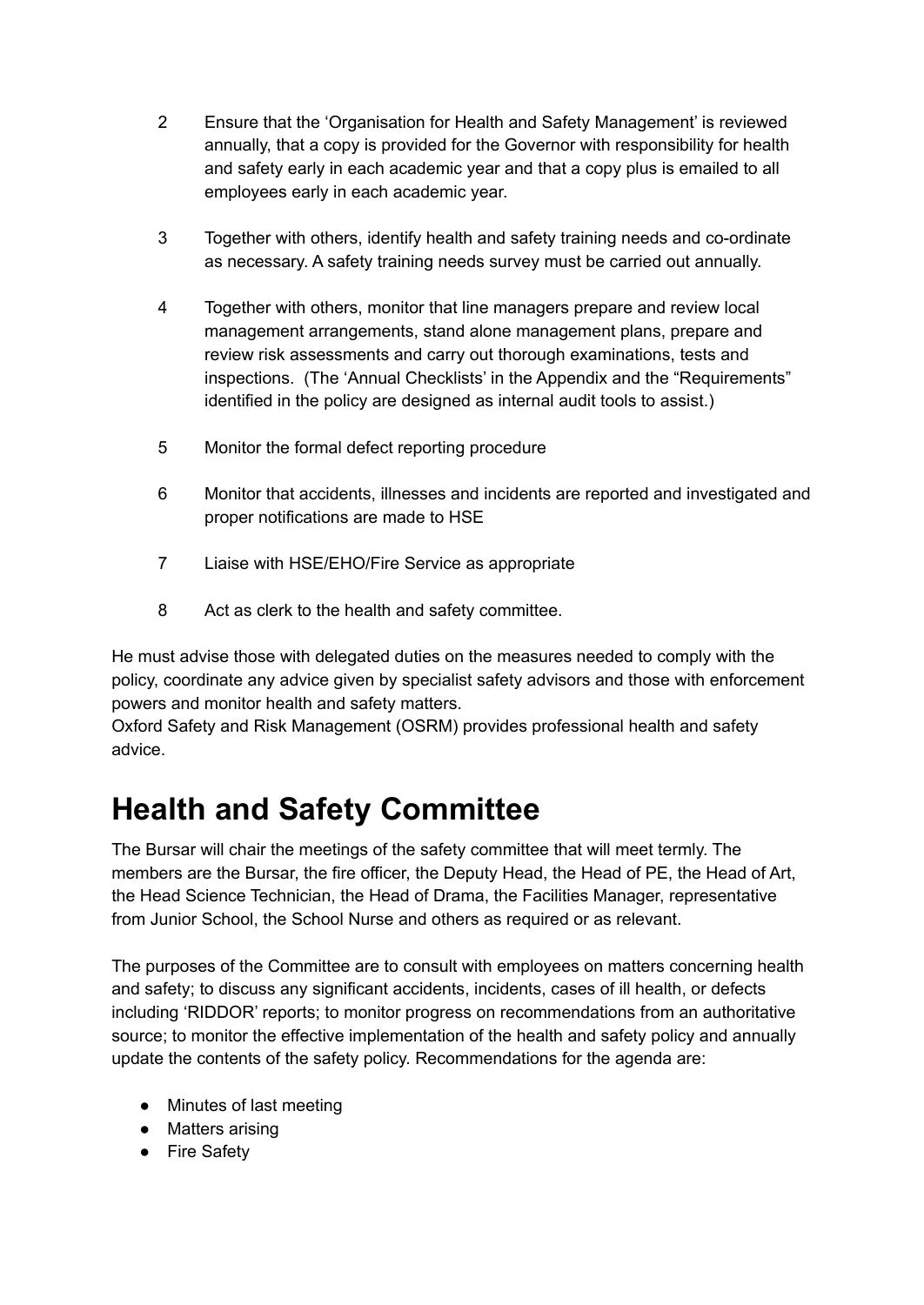- Accidents/incidents/ill health (summary sheet to be completed) and discussion if there have been significant events.
- Departmental Heads Report (see appendix)
- Report on Facilities Matters
- Matters raised by employees/others
- Policy compliance, recommendations of consultants/others progress report
- Any other business
- Date of next meeting.

Detailed minutes must be kept and a set of minutes must be forwarded to the Headmistress within seven days of each meeting.

#### **Consultation with Employees**

Employees who wish to consult their representatives should contact the Bursar.

#### **Individual Responsibility**

All employees, all pupils and all other persons entering onto school premises or who are involved in school activities are responsible for exercising care in relation to themselves and others who may be affected by their actions. Those in charge of visitors (including contractors) must ensure that the visitors adhere to the appropriate requirements of this health and safety policy.

Each individual must:

- Make sure that work is carried out in accordance with this policy, procedures and risk assessments
- Protect his or herself and others by using any guards or safety devices provided and by wearing the personal protective equipment provided and never interfering with or disconnecting safety devices
- Adhere to training and instructions
- Inform their immediate line manager, head of department or supervisor of any new hazards identified
- Give their visitors (including contractors) a named contact with whom to liaise
- Offer any advice and suggestions that they think may improve health and safety
- Report all accidents, ill health, fires, incidents and defects as soon as practicable
- Be familiar with the location of fire alarm points, fire escape routes, fire procedures and fire fighting equipment

If any individual is in doubt about any safety matter they must consult their line manager, the Bursar, or if necessary, me.